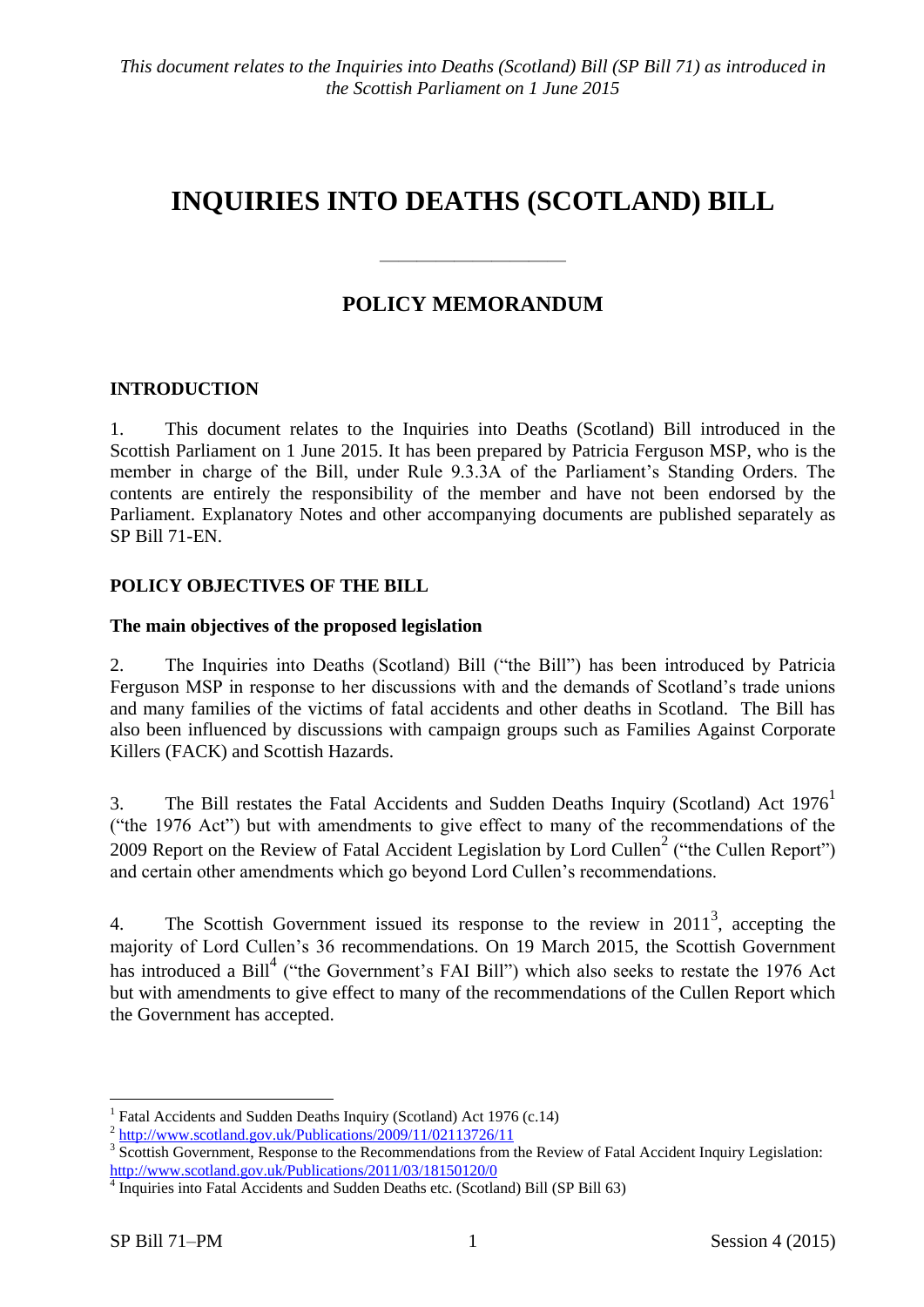5. The main amendments made in this Bill which go beyond the Cullen recommendations and which are different from the Government's FAI Bill are designed to achieve three overarching policy objectives—

- extending the scope of mandatory FAIs,
- to place families of the deceased at the heart of the inquiry process and to give them their proper place in relation to the investigation of the death of their loved one,
- to ensure that lessons are learned from the death and enforced for the purpose of ensuring the future safety of Scottish citizens.

6. In this Memorandum, an inquiry under the Bill is referred to as an FAI (Fatal Accident Inquiry) even although the Bill has the effect of not restricting such inquiries to cases where there has been a fatal accident.

7. These policy objectives, and the above problem with the reference to FAIs, neatly illustrate why it was not considered possible simply to re-state the 1976 Act with amendments to modernise its language and to give effect to the Cullen recommendations. This is in effect what the Government's FAI Bill does. However, it was considered that the policy objectives led to a far more fundamental review of the 1976 Act and a change in approach to FAIs generally.

8. Patricia Ferguson MSP held a consultation period from 2 August 2013 to 31 January 2014. There were 30 responses throughout this period. Of the 30 responses 24 were in favour of the Bill, five were against and one made no comment on support of the Bill. All responses to the Bill have been considered. The relevant responses and changes made to the consultation draft of the Bill relating to those responses are set out fully under the section of this Memorandum entitled "The Bill: The Main Amendments".

# **BACKGROUND: THE 1976 ACT**

9. The provisions which currently govern every aspect of FAIs are to be found in the 1976 Act.

10. An FAI is an inquisitorial judicial inquiry into certain deaths conducted by the sheriff. Its purpose is not to establish civil or criminal liability.

11. In its broadest sense, it serves two purposes—

- to find out what happened,
- to find out if there are any lessons which can be drawn from the death in order to prevent further deaths.

12. Under section 6 of the 1976 Act, the sheriff who hears the FAI is required to make a determination, which sets out the following circumstances so far as they have been established at the inquiry—

where and when the death and any accident resulting in the death took place,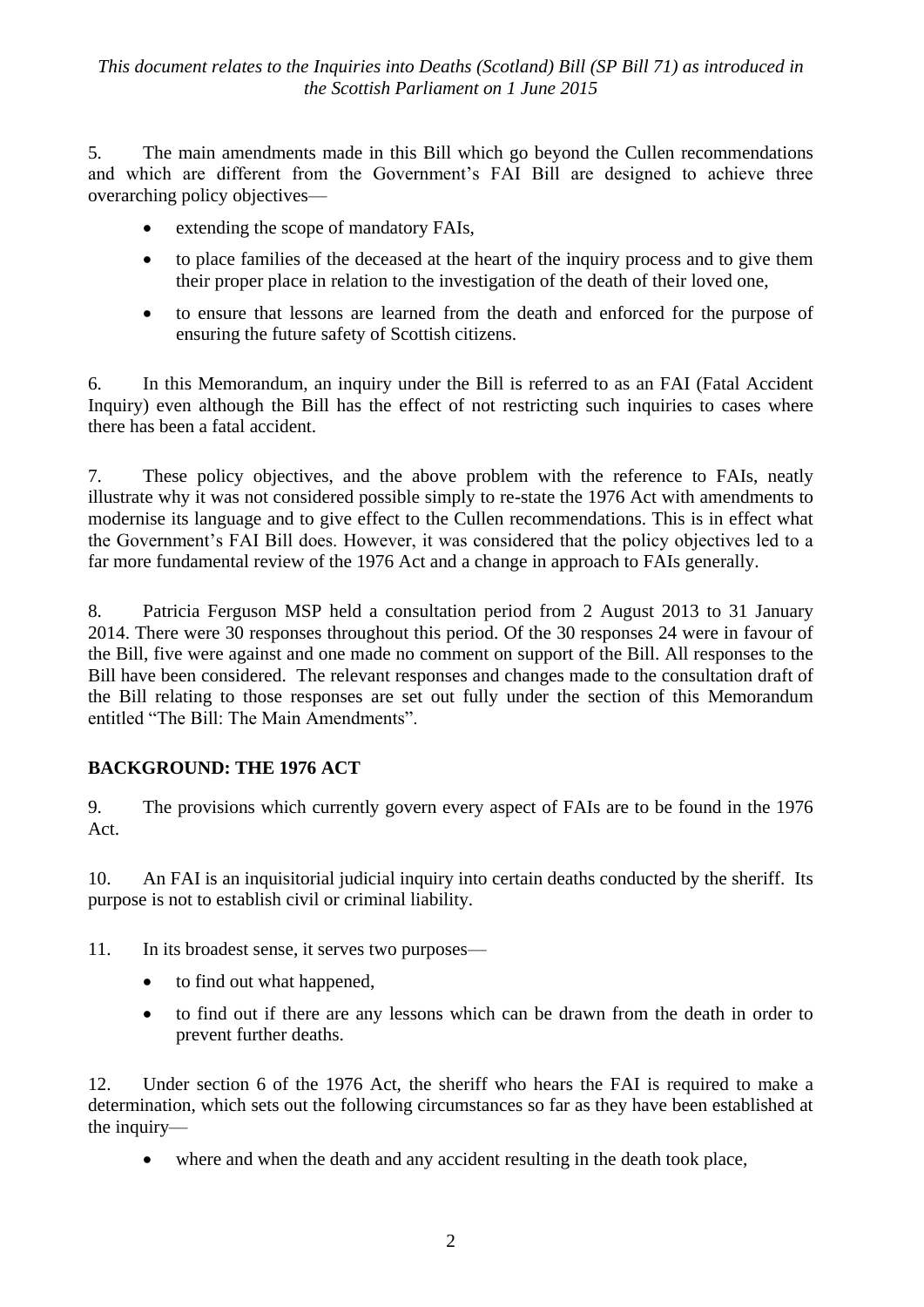- the cause or causes of the death and any accident resulting in the death,
- the reasonable precautions, if any, whereby the death and any accident resulting in the death might have been avoided,
- the defects, if any, in systems of working which contributed to the death or any accident resulting in the death,
- any other facts which are relevant to the circumstances of the death.
- 13. Under the 1976 Act, deaths fall into two categories
	- deaths where there must be an FAI (mandatory FAI),
	- deaths where there may be an FAI if the Lord Advocate considers certain conditions are met (discretionary FAI).

14. A discretionary FAI is where an FAI may be held if it appears to the Lord Advocate that the circumstances of the death are sudden, suspicious or unexplained, or has occurred in circumstances such as give rise to serious public concern and that it is expedient in the public interest that an inquiry should be held.

15. There are two categories of mandatory FAIs where, an FAI must be held. They are where—

- the death has resulted from an accident that was in the course of the deceased's employment,
- the person who has died was, at the time of death, in legal custody.

16. Even in the case of a death falling into one of the mandatory categories, the Lord Advocate can decide that there will be no FAI if two conditions are met—

- there have been criminal proceedings,
- the Lord Advocate is satisfied that the circumstances of the death have been sufficiently established in the course of the criminal proceedings.

17. Similarly, if there has been an investigation under the Gas Act 1965, the Health and Safety at Work etc. Act 1974, or the Energy Act 2013, the Lord Advocate can decide that it is unnecessary to hold an FAI.

18. If the Lord Advocate takes that view, then the matter is at an end. The Lord Advocate is not required to issue a written judgement or to, in any other way, explain the view which has been taken. In terms of the legislation, the families have no right to question the Lord Advocate's decision, to influence it or to challenge it if they think that the Lord Advocate is wrong.

19. The Lord Advocate need only be satisfied that the circumstances of the death have been established (which is to say what happened and, perhaps, why it happened) to exercise discretion to determine that there shall not be an FAI. The Lord Advocate is not required to consider whether a FAI should be convened to consider what lessons should be learned from the death.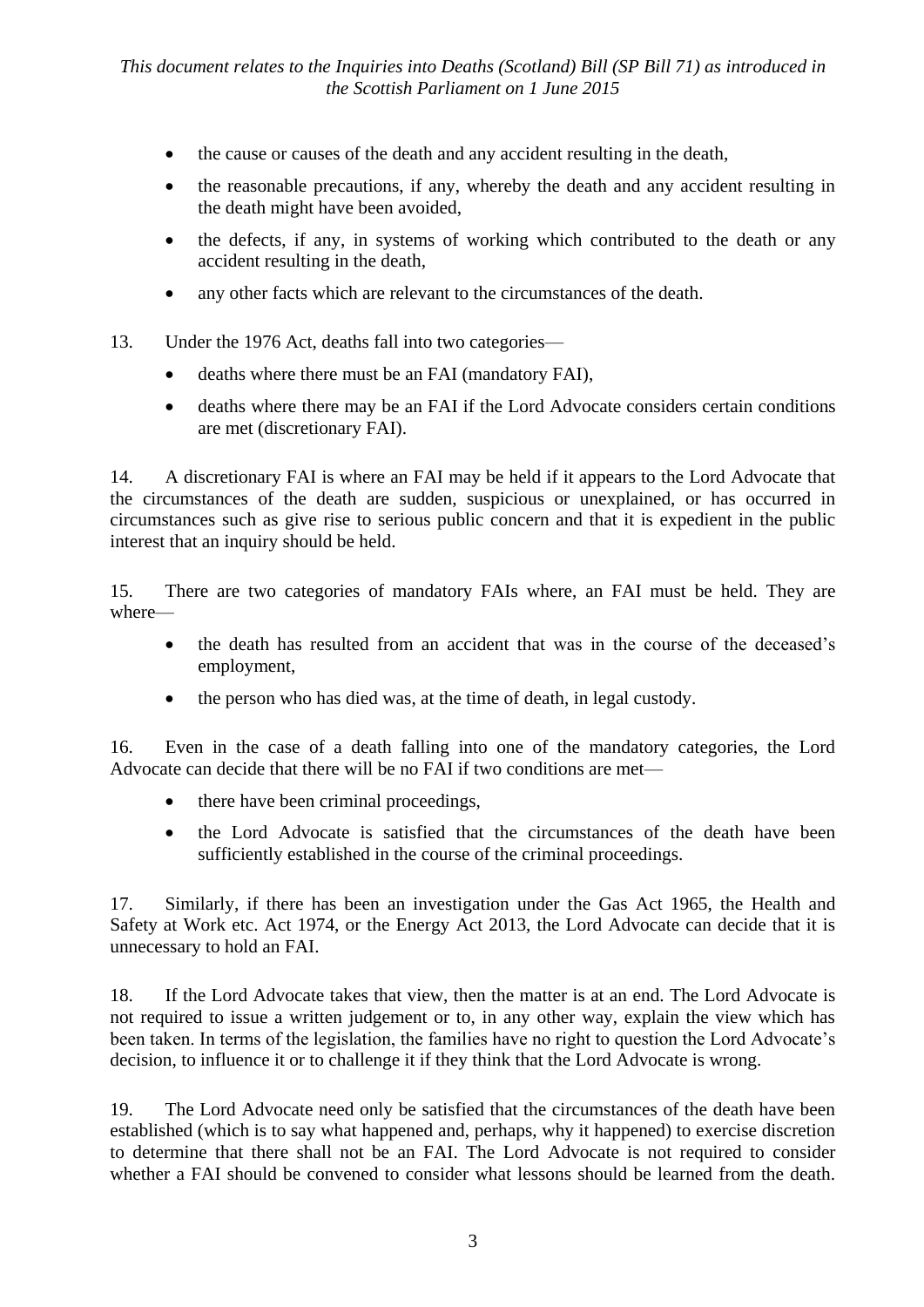Under the current legislation, it would therefore seem that very little importance is placed upon the lessons to be learned from a death. Similarly, there is little emphasis on ensuring that a judicial investigation takes place into the death in order that things will be safer for everyone.

## **THE BILL: THE MAIN AMENDMENTS**

20. The main amendments made in the Bill to give effect to the three overriding policy objectives, and the need, reasons and justification for them, are explained in the following paragraphs.

#### **Extending the scope of mandatory FAIs**

#### *i. Equal treatment of work-related incidents*

21. The 1976 Act already provides for a mandatory FAI where a death has resulted from an accident occurring in Scotland that was in the course of the deceased's employment. However other employment related incidents which result in the death of an employee, such as industrial diseases or exposure to hazardous substances, are not subject to a mandatory FAI, although they may be the subject of a discretionary FAI.

22. There is no justification for such a distinction because the impact on the family of the deceased is the same and because the importance of lessons being learned is identical.

23. Section 2 of the Bill, therefore, proposes to extend the scope of mandatory FAIs to cover all work-related deaths, whether resulting from an accident or from an industrial disease or exposure to certain substances due to the nature of person's employment.

24. During the consultation process, proposals to extend mandatory FAIs to cover historic casualties of industrial disease and such exposures were generally well received. However, some concerns were raised (Crown Office & Procurator Fiscal Service, Faculty of Advocates, Forum of Insurance Lawyers).

25. Accordingly, the Bill recognises that some deaths caused by industrial disease and such exposures will be in circumstances where the exposure was many years earlier and where the circumstances of such disease and exposure are well known. For this reason, the Bill makes special provision for an exception in such cases. It provides that a mandatory FAI need not be held in such a case if the Lord Advocate is satisfied that the method and circumstances of exposure to the disease or substance hazardous to health is well known within the industry within which the exposure took place and that no further lessons can be drawn from the death (section 9(5)).

#### *ii. Deaths while in legal custody and other forms of compulsory detention etc.*

26. The 1976 Act already provides for a mandatory FAI where a death has occurred at a time when the person was in legal custody. This is re-enacted in section  $3(1)(a)$ .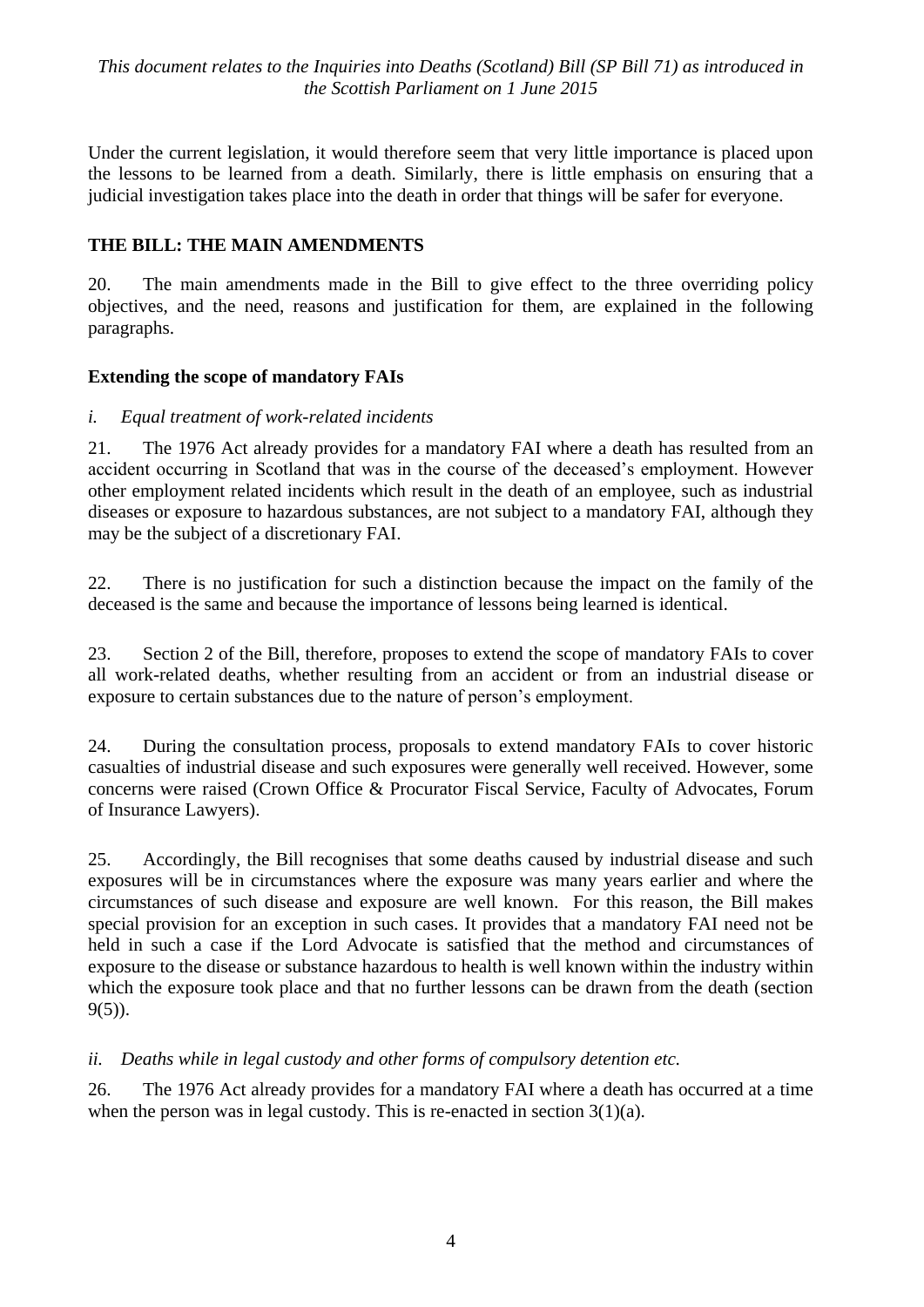27. The Cullen Report recommended<sup>5</sup> that this category should in effect be extended to cover cases where death occurred at a time while the person was subject to compulsory detention by a public authority within the meaning of section 6 of the Human Rights Act 1998. This is intended to include various cases where the court orders a person to be detained in a hospital, whether for reasons of mental illness or public health. This is given effect to in section 3(1)(b) and (3) of the Bill.

28. The Cullen Report also recommended  $6$  that a FAI should be mandatory in the case of the death of a child who was, at the time of death required to be detained in a residential establishment or other secure accommodation. This is given effect to in section 3(1)(e) which refers to a child required to be kept or detained in secure accommodation. This would include a child subject to a child protection order.

29. During the consultation process, there were various queries raised seeking to extend mandatory FAIs in other cases, such as deaths of voluntary patients in psychiatric hospitals; those subject to compulsory orders living in the community; and those subject to detention under the use of legal guardianship.

30. The Bill therefore requires a mandatory FAI to be held where the person was, at the time of death—

- subject to a compulsory treatment order or an interim compulsory treatment order under the Mental Health (Care and Treatment) (Scotland) Act 2003, whether or not detained in a hospital, or
- a voluntary patient in a hospital for treatment of mental disorder.

#### **Placing families of the deceased at the heart of the inquiry process**

#### *i. Delays*

31. There are currently no rules relating to the speed of the FAI process. There have been many examples over the years of families waiting two, three, four, and, on occasion, more years for an FAI to be held. This is a glaring omission in the current procedures. Those affected by the loss of a loved one require answers as quickly as possible. Families cannot move on with their lives until they have the answers they need. One of the key objectives in the Bill is to provide time limits as much as possible.

32. The Bill, therefore, proposes various time limits within which decisions require to be reached and notified to the family.

33. One of the biggest concerns noted throughout the consultations was that the current FAI system suffers from delays. 27 respondents answered question 4 of the consultation relating to timescales and of those 27, 22 were in support of the new time limits.

1

<sup>5</sup> See paragraphs 4.15 and 4.20

<sup>6</sup> Paragraph 4.27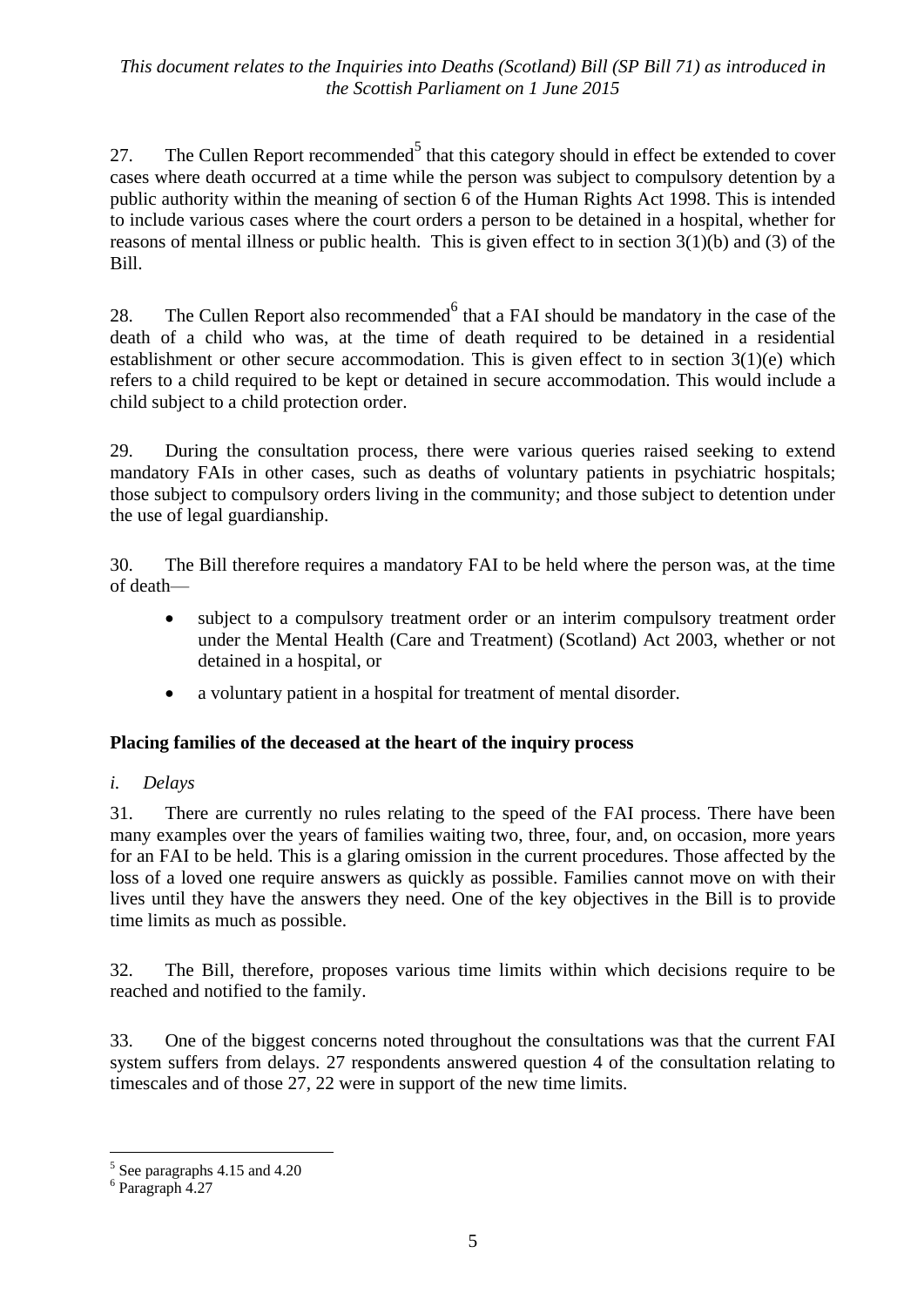34. Some respondents to the consultation qualified their support for the Bill proposals for reasons such as—

- time limits must be realistic (Forum of Insurance Lawyers).
- focusing on meeting time limits must not reduce the effectiveness of the inquiry process (Associated Society of Locomotive Engineers & Firemen),
- enough time must be allocated for information gathering to determine whether an FAI should be held (CMS Cameron McKenna), and
- time limits must take into account the resources of the Crown (Simpson & Marwick).

35. Account has been taken of these considerations in the Bill. The Bill sets out the following timescale in cases where there is no criminal or inquiry proceedings of a kind specified in section 9—

- the Lord Advocate has six months from the death to notify the relatives as to whether it is intended to apply for an FAI and, if so, when it is intended to do so (section 7),
- thereafter, the Lord Advocate has three months to apply to the sheriff for an FAI or, if that is not possible, a later date which is to be as soon as practicable thereafter (section 11),
- thereafter the sheriff to whom the application has been made for an FAI requires to hold a preliminary hearing within three months after the application has been made (section 15).

36. In other words, in the case where there are no criminal or inquiry proceedings, the Bill envisages that the preliminary hearing should be held about a year after the death. However, even in this case, the Lord Advocate has some flexibility in meeting the various timescales but the important point is that the Lord Advocate has to keep the relatives informed as to whether there is going to be a delay and, if so, the reasons for it. There is no time limit for the start of the FAI after the preliminary hearing has been held.

37. Opposition from some respondents was due to possibility of time limits colliding with criminal proceedings (Crown Office & Procurator Fiscal Service; Forum of Scottish Claims Managers; NFU Mutual; Zurich Insurance).

38. Account has been taken of these considerations in the Bill. The Bill sets out the following timescale in cases where criminal or inquiry proceedings specified in section 9 are taken in relation to the death of a person—

- the Lord Advocate has six months from the death to notify the relatives that it is not possible to determine whether an FAI is to be held because criminal or inquiry proceedings have commenced and are not yet concluded (section 7),
- the Lord Advocate has three months from the conclusion of the criminal or inquiry proceedings to notify the family of the deceased as to whether or not it is intended to apply for an FAI (section 10),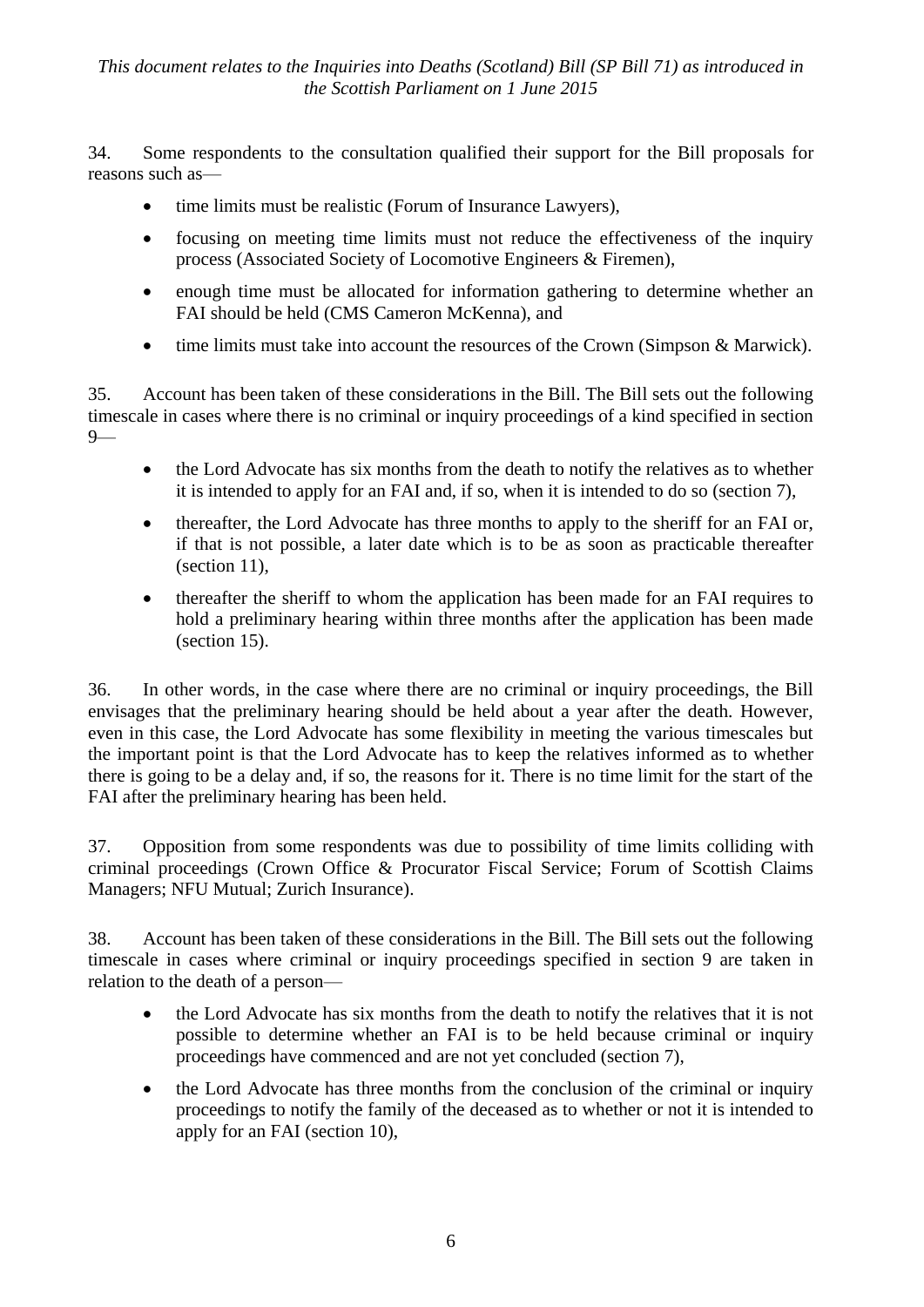- if there is to be an FAI, the Lord Advocate must apply to the sheriff to hold an FAI within a period of three months from that notification or as soon as practicable thereafter (section 11),
- thereafter, the sheriff to whom the application has been made for an FAI requires to hold a preliminary hearing within three months after the application has been made (section 15).

39. In other words, where there are criminal or inquiry proceedings, the Bill envisages that the preliminary hearing could be held about nine months after the conclusion of those proceedings. However, even in this case, the Lord Advocate has some flexibility in applying for an FAI after notifying the family that it is intended to do so but the important point is that the Lord Advocate has to keep the relatives informed as to whether there is going to be a delay and, if so, the reasons for it. There is also no time limit for the start of the FAI after the preliminary hearing has been held.

40. Accordingly it is believed that the time limits provided in the Bill will be the most efficient for the families involved without causing any significant impact upon other proceedings.

### *ii. Transparency and written notification*

41. The current FAI system lacks transparency. The Lord Advocate has many powers under the current legislation which can be exercised without any clear or transparent decision-making process being undertaken.

42. The families of the deceased all too often feel peripheral to the FAI process. They require and deserve full written notification of the most important decisions about that process and, in particular, as to whether or not there is to be an FAI. This is also the case irrespective of whether or not criminal or inquiry proceedings of the kind specified in section 9 are taken in respect of the death.

43. The proposals in the Bill require the Lord Advocate to produce written notification in these circumstances (sections 7 and 10).

44. This will place enable the families of the deceased to question the Lord Advocate and, where appropriate, challenge the decision by way of a judicial review.

45. Throughout the consultation process there was a large majority in favour of written notification. 26 of the 30 respondents answered question 6 relating to written decisions. Of the 26, 23 were in favour. The remainder were undecided on the matter. There were no respondents who opposed this provision.

#### *iii. The family having a role in shaping the scope of the inquiry*

46. Under the current FAI system, an inquiry can have a very narrow or a very wide scope of investigation. There are many occasions where the family of the deceased believes that to get to the truth of what happened and, more importantly, to ensure that all of the relevant lessons are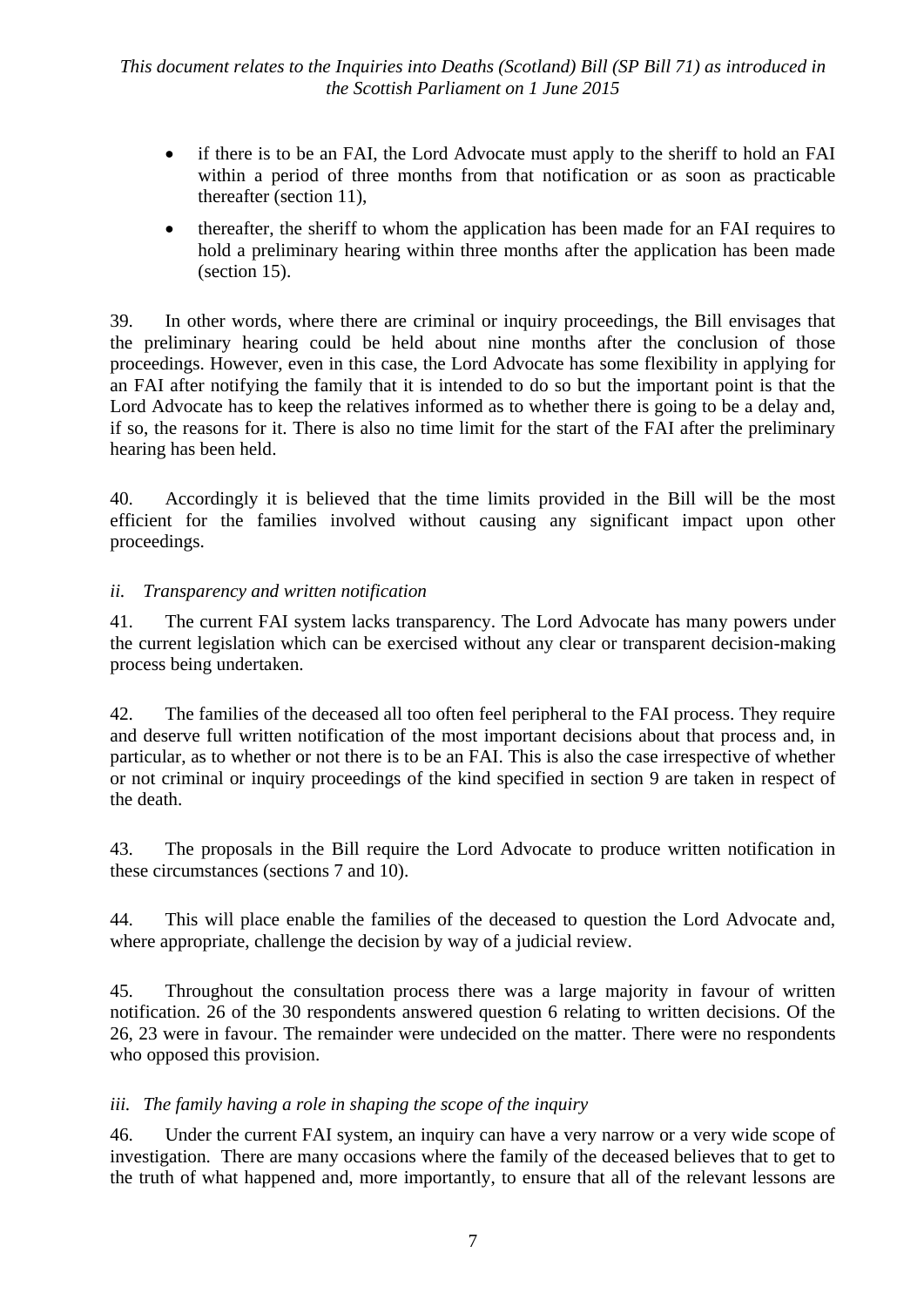learned in order that no-one else will be injured like their loved one, it is necessary for the scope of the inquiry to be cast as widely as possible.

47. Currently there is no process which allows the family to express that view, let alone influence matters accordingly. Instead, the matter rests entirely within the absolute discretion of the sheriff. While there is currently a procedure for a preliminary hearing to be held before the full inquiry hearing, there are no means by which the family or its legal representative can make submissions on the very important matter of the scope of the inquiry.

48. There were 24 responses from the 30 respondents in relation to this during the consultation period. The results showed that 16 of the 24 were in favour of such changes. Some responses felt that the families should play a role from beginning to end. There were two responses which were opposed to this proposal. One of the main reasons there was opposition was due to the fact the proposal shifts focus from the true purpose of holding an FAI. This will not be the case as the Bill provides the family with no more than the right to make the relevant submissions. The ultimate decision still rests with the sheriff and the proposal, therefore, does not erode in any way the integrity of the inquiry process or the inquisitorial role of the sheriff.

49. The Bill, therefore, provides that, at the preliminary hearing, the families may make submissions upon the scope and extent of the investigation of the inquiry.

#### *iv. Funding*

50. The Scottish Trades Union Congress noted in relation to question 12 of the consultation that consideration is required of the funding mechanisms in place to provide for legal representation of those involved in the process.

51. The Bill recognises that funding for legal representation can often be the difference between the family of the deceased being able to obtain legal representation or not. Funding is therefore essential to the family's ability to access justice and fully participate in the inquiry. The Bill, therefore, proposes that the Court of Session may make rules by act of sederunt under section 34 which, among other things, may provide for the circumstances within which families may be awarded funding.

52. The Bill also provides the circumstances (assuming that there are such rules) within which the sheriff may award funding (sections  $15(6)(g)$  and  $34(2)(i)$ ).

#### **To ensure that lessons are learned for the purpose of ensuring the future safety of Scottish citizens**

- *i. Lessons to be learned are as important as finding out what happened*
- 53. An FAI must serve two purposes. It must
	- ascertain the circumstances of the death in the narrow sense of when and where the death occurred and the causes of that death and of any accident which caused the death, and also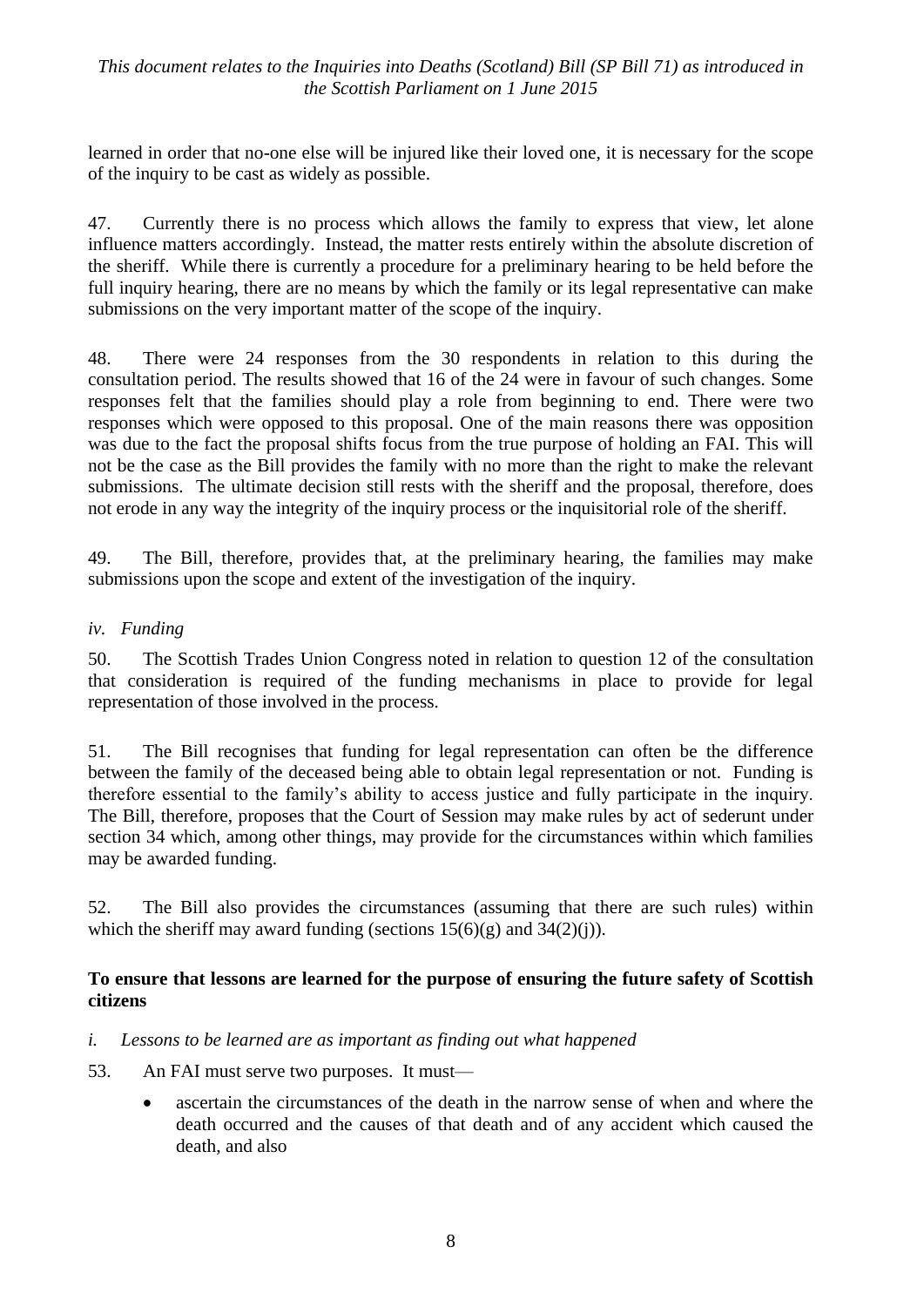consider what are the lessons which can be drawn from that death as to what action requires to be taken, or not to be taken, in order to prevent further deaths in similar circumstances in the future. Neither matter is more important than the other.

54. The determination made by the sheriff under section 21 sets out what are the findings which the sheriff finds established on the evidence at the FAI in relation to both these matters. However, it is the findings of the sheriff on what are the lessons to be drawn which then form the basis of what recommendations the sheriff makes under section 22 and to whom they may be addressed.

55. The Bill recognises the equal importance of both of those matters by defining, in section  $1(2)$ , references in the Bill to "the circumstances of the death" as including both of those matters.

#### *ii. An inquiry in relation to lessons to be learned*

56. It follows from this consideration that it is entirely appropriate that an FAI can, should and must be held where the circumstances of the death in the narrow sense are known but where there are still issues that ought to be explored to ensure that all of the lessons from the death are learned. This means that evidence needs to be led to enable the sheriff to make relevant findings as to what are those lessons which can form the basis of any recommendations as to what action requires to be taken, or not to be taken, in order to prevent further deaths in similar circumstances in the future.

57. Throughout the consultation period there were 26 answers from the 30 responses relating to question 2 on the lessons that can be learned following a death. The response to this were mostly positive with 25 agreeing in principle that there should be equal emphasis on the need for there to be equal emphasis on both how a death occurred and ensuring lessons are learned from it.

58. The Bill specifically provides that, where an FAI requires to be held and there have been criminal or inquiry proceedings of the kind specified in section 9, an FAI requires to be held unless the Lord Advocate is satisfied both—

- that all the circumstances of the death have been sufficiently established at those proceedings, and
- that no further lessons can be drawn from the death which might be the subject of recommendations by the sheriff under section 22.

59. If the Lord Advocate is only satisfied about the first of those matters, an FAI still requires to be held into what are the lessons which might be drawn from the death. The Bill makes provision for an inquiry only into the matters about which the Lord Advocate is only partially satisfied (section 10(3)).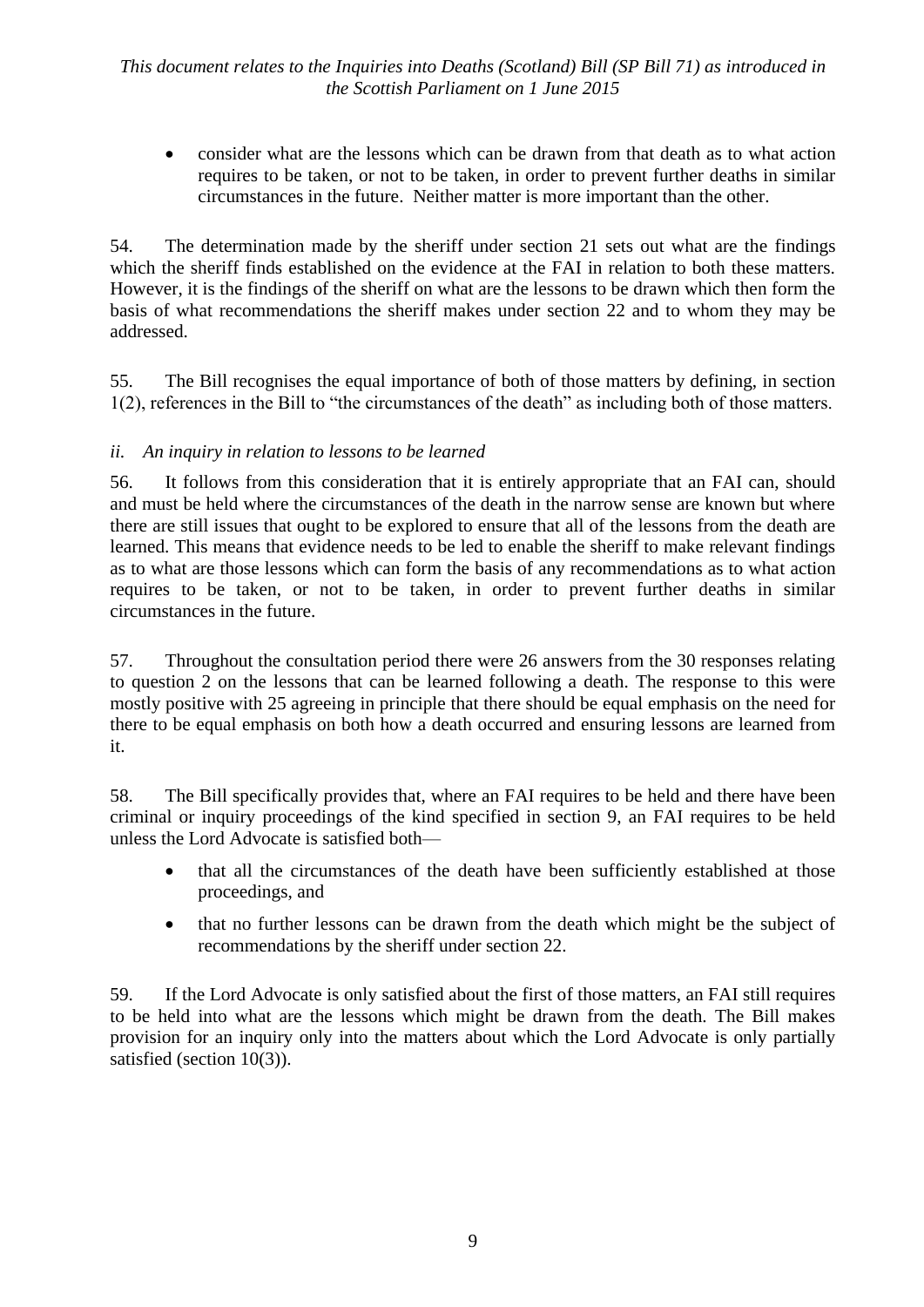#### *iii. Sheriff's recommendation, enforcement etc.*

60. Currently a sheriff's recommendations in a determination under the 1976 Act are just that – recommendations. They carry no weight and are not enforceable. Recommendations without the backing of a means of enforcing them are worthless. There is no better example of this fact than the Newton and Bellgrove train disasters and the recommendations in relation to "double" blocking" highlighted in the consultation document.

61. There were 28 answers from the 30 respondents during the consultation period in relation to question 3 on the enforcement of sheriffs' recommendations. 18 of these were in favour of enforcement powers, two were uncertain and seven opposed the proposal. One of the main reasons for the support was that the current FAI system is riddled with failings which prevent recommendations from being binding.

62. The Bill contains various provisions which set out the circumstances in which—

- a person, to whom a proposed recommendation is addressed, is given the opportunity of being heard before the recommendation is made (sections 22(4) (advance notice) and 23(warning notice),
- if that person fails to implement that recommendation, the sheriff may, again after hearing any representations from that person, make an order requiring that recommendation to be implemented within a specified period (section 25(3)), and
- that person may be found guilty of an offence if that person fails, without reasonable excuse, to do anything which that person is required to do by the order. If found guilty, such a person is liable on summary conviction to imprisonment for a term not exceeding six months or to a fine not exceeding level 4 on the standard scale (currently  $£2,500$ ) or to both (section 25(6) and (7)).

63. In this way, the Bill seeks to give the person to whom such a recommendation is addressed a fair opportunity of arguing against it (for example, on grounds of cost or practicality), before that person can be found guilty of that offence.

64. Concerns were raised by a number of respondents regarding the lack of a right of appeal against a sheriff's recommendation or against that recommendation being addressed to a person. This Bill has now incorporated provisions to allow for an appeal to the Sheriff Appeal Court and to the Court of Session (sections 26-31).

#### **ALTERNATIVE WAYS OF MEETING POLICY OBJECTIVES**

65. There are no alternative means by which the policy objectives of the Bill can be met and, in particular, there are no non-legislative means by which the objectives can be achieved.

66. FAIs are a creature of statute. It is widely recognised that the current system is unfit for purpose. Lord Cullen's Review recognised the need for reform and made various recommendations for statutory reform. The Scottish Government has also recognised the need for reform and has introduced a Bill to achieve its policy objectives.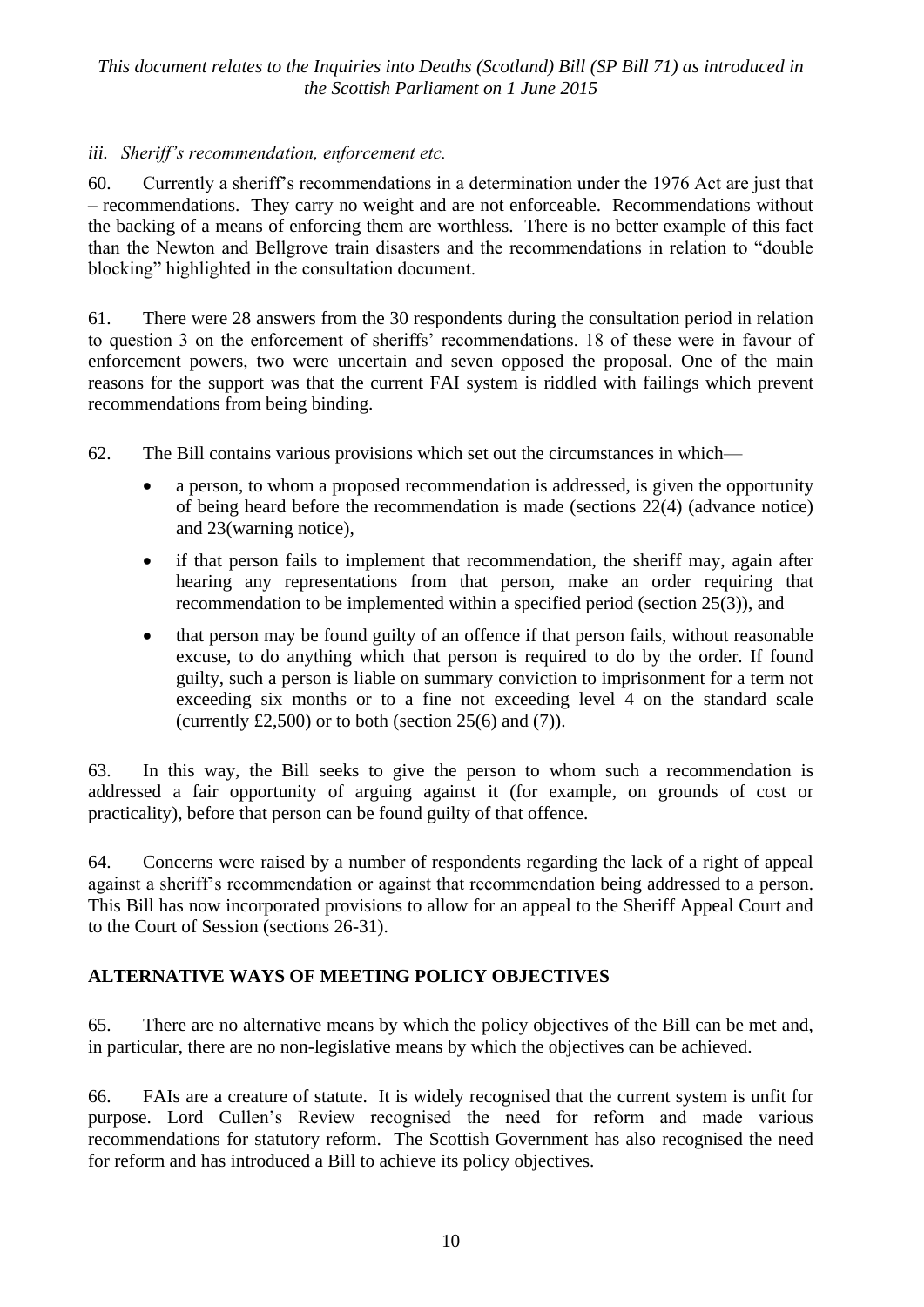67. Both Lord Cullen and the Scottish Government recognised that reform required legislation. Patricia Ferguson's Bill goes further, in terms of reform of the system, than both. Legislation is clearly required and is the only way her policy objectives can be achieved.

#### **EFFECTS ON EQUAL OPPORTUNITIES, HUMAN RIGHTS, ISLAND COMMUNITIES, LOCAL GOVERNMENT, SUSTAINABLE DEVELOPMENT ETC.**

#### **Equal opportunities**

68. The provisions in the Bill do not discriminate on the basis of age, disability, sex (including pregnancy and maternity), gender reassignment, sexual orientation, race or religion and belief. All parties are judged to benefit from fewer delays in the system.

69. Based on the lack of evidence available and the absence of concerns raised in the consultation exercises, it is considered that there are no significant impacts on people because of their paternity or pregnancy status, age, race, religion or belief, sex, disability, sexual orientation or transgender status. The Bill will remedy the anomaly that civil partners have not been treated in the same way as spouses in relation to being notified whether or not an FAI is to be held.

70. Overall, it is believed that the Bill will provide for a more efficient and effective FAI system where users will experience fewer unnecessary delays. An effective system should benefit, either directly or indirectly, all sections of society.

#### **Island communities**

71. The provisions of the Bill apply equally to all communities in Scotland.

72. It is not expected that there will be any changes to the holding of FAIs at Scotland's island sheriff courts. While the Bill breaks the link between the location of death and the local sheriff court district and permits greater use of alternative accommodation, it is expected that FAIs arising from deaths in remote and rural locations, including the islands, will continue to be held at the local sheriff court in order that bereaved families and witnesses will not have to travel excessive distances.

#### **Local government**

73. It is believed that the Bill will have little direct impact on local authorities but that they will benefit in the same way as other court users from the reforms in terms of FAIs being dealt with more promptly and efficiently.

#### **Sustainable development and environmental issues**

74. It is not thought that the Bill will have any negative impact on sustainable development. There will be a positive effect in that deaths in circumstances similar to those investigated at an FAI may be avoided in the future, thus contributing to sustainable development in that families and businesses will not be disadvantaged by a sudden death.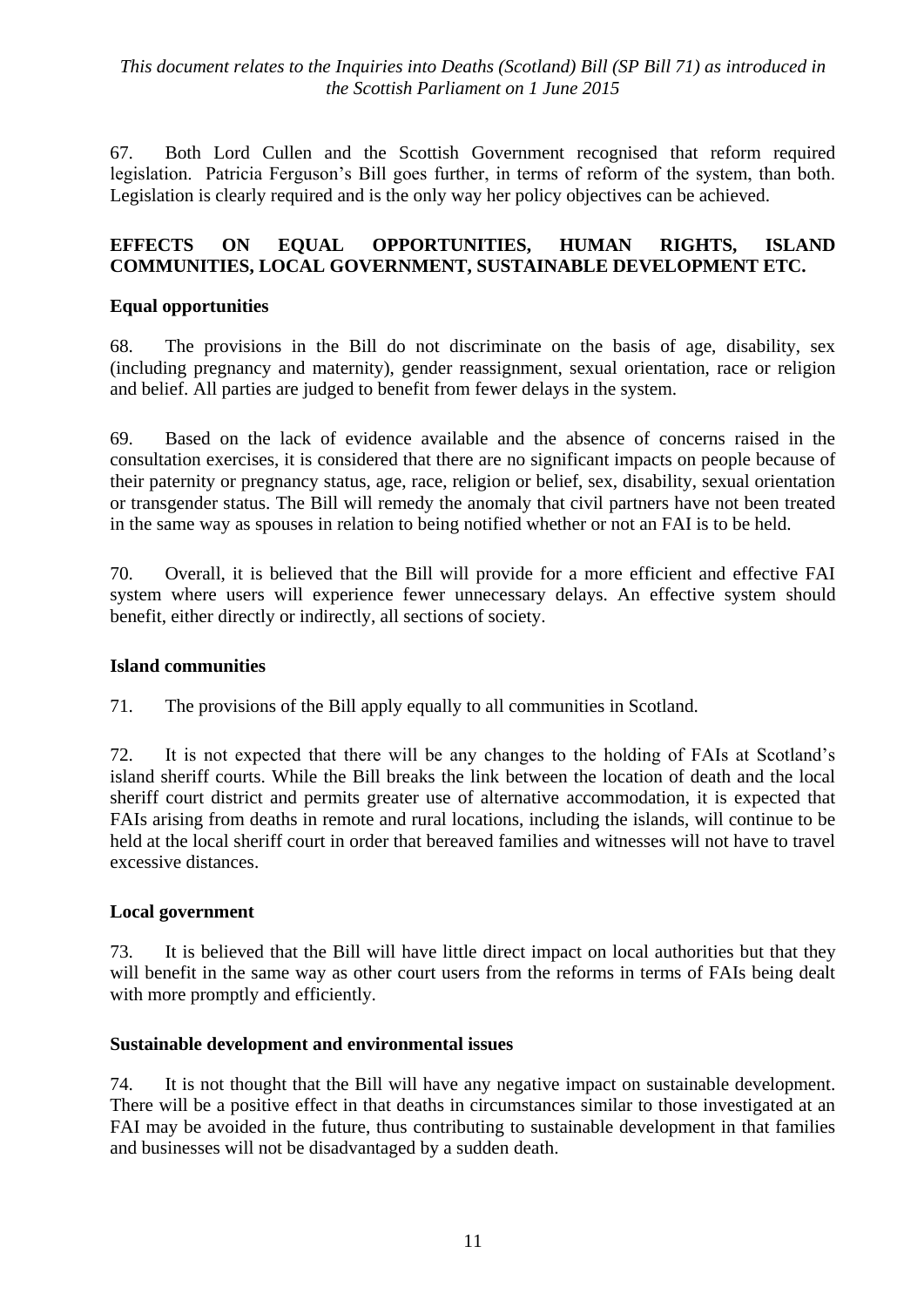# **Human rights**

75. Article 2 of the European Convention on Human Rights is headed 'right to life' and its general requirement is that everyone's right to life must be protected by law.

76. The case law of the European Court of Human Rights has established that Article 2 comprises both a 'substantive aspect' requiring the State to refrain from taking life and to take measures to positively safeguard life and a 'procedural aspect'. The procedural aspect is sometimes referred to as the 'investigative obligation' and requires the State to provide for an independent, impartial and effective official investigation into deaths in certain circumstances.

77. The application of Article 2 is fact-sensitive to individual cases but Article 2 will be particularly relevant where there is the appearance of State responsibility or complicity in a death (for example where an individual dies in prison or otherwise in State custody) or where there are suspicious or unusual circumstances.

78. The Bill makes a significant positive contribution to the realisation in Scotland of the procedural element of Article 2 rights by extending the scope for mandatory FAIs in certain cases (including by reference in section 2 to an expanded definition of legal custody).

79. Article 2 requirements, including requirements as to promptness and reasonable expedition which are also fact-specific for each investigation, are directly applicable on the Lord Advocate and procurators fiscal. It is thought that the statutory timetable provided in the Bill will help in this connection.

80. However, it is important to note that the Article 2 procedural aspect may be realised in Scotland by other means such as the types of inquiry proceedings distinct to a FAI referred to in section 9(3). Further, Article 2 is realised in Scotland by systems of general application such as an effective criminal and civil justice system (for example damages actions for wrongful deaths), the regulation of dangerous activities and high ethical and professional standards in the field of medicine.